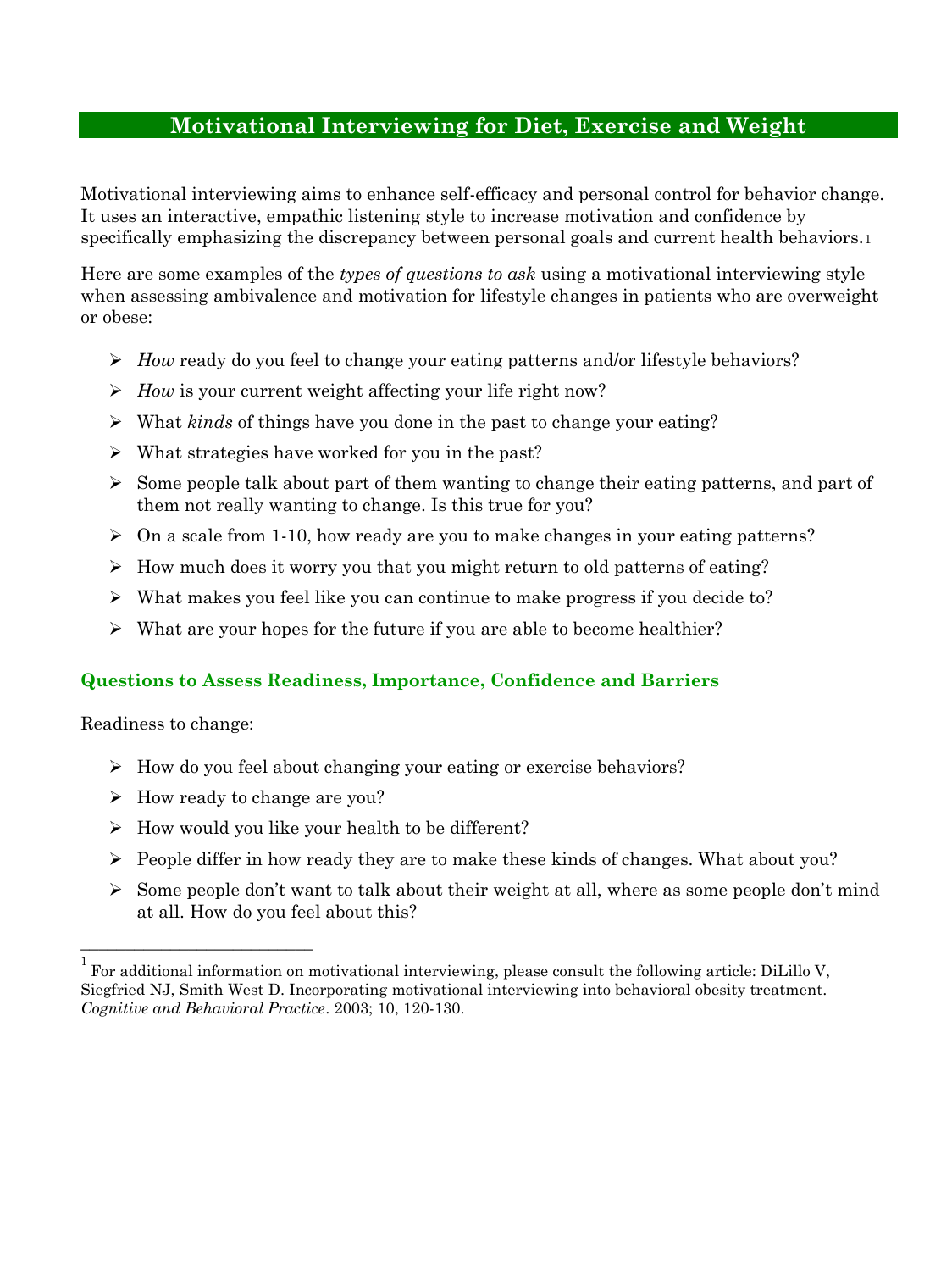Importance of change:

- $\triangleright$  Tell me how things would be different for you if you \_\_\_\_\_\_ (were at a healthier weight, etc.)
- $\triangleright$  What do you think would happen if your weight doesn't change?
- $\triangleright$  What are the most important things to you? What impact does your weight have on that?
- What would have to happen before you seriously considered changing?
- $\triangleright$  What are the good things about  $\perp$  (losing weight, eating healthier, exercising more)?
- > What concerns do you have about \_\_\_\_\_\_\_\_\_ (losing weight, eating healthier, exercising more)?
- $\triangleright$  If you were to change, what would it be like?

## Building confidence:

- $\triangleright$  What would make you more confident about making these changes?
- How can I help you succeed?
- $\triangleright$  Are there things that you have found helpful in previous attempts to change?
- $\triangleright$  If you decided to change, what might your options be?
- $\triangleright$  What are some practical things that you need to do to achieve this goal?

## Barriers:

- $\triangleright$  What things stand in the way of your taking a first step?
- $\triangleright$  What barriers might impede success? (e.g., child care, transportation, distance, cost, accessibility)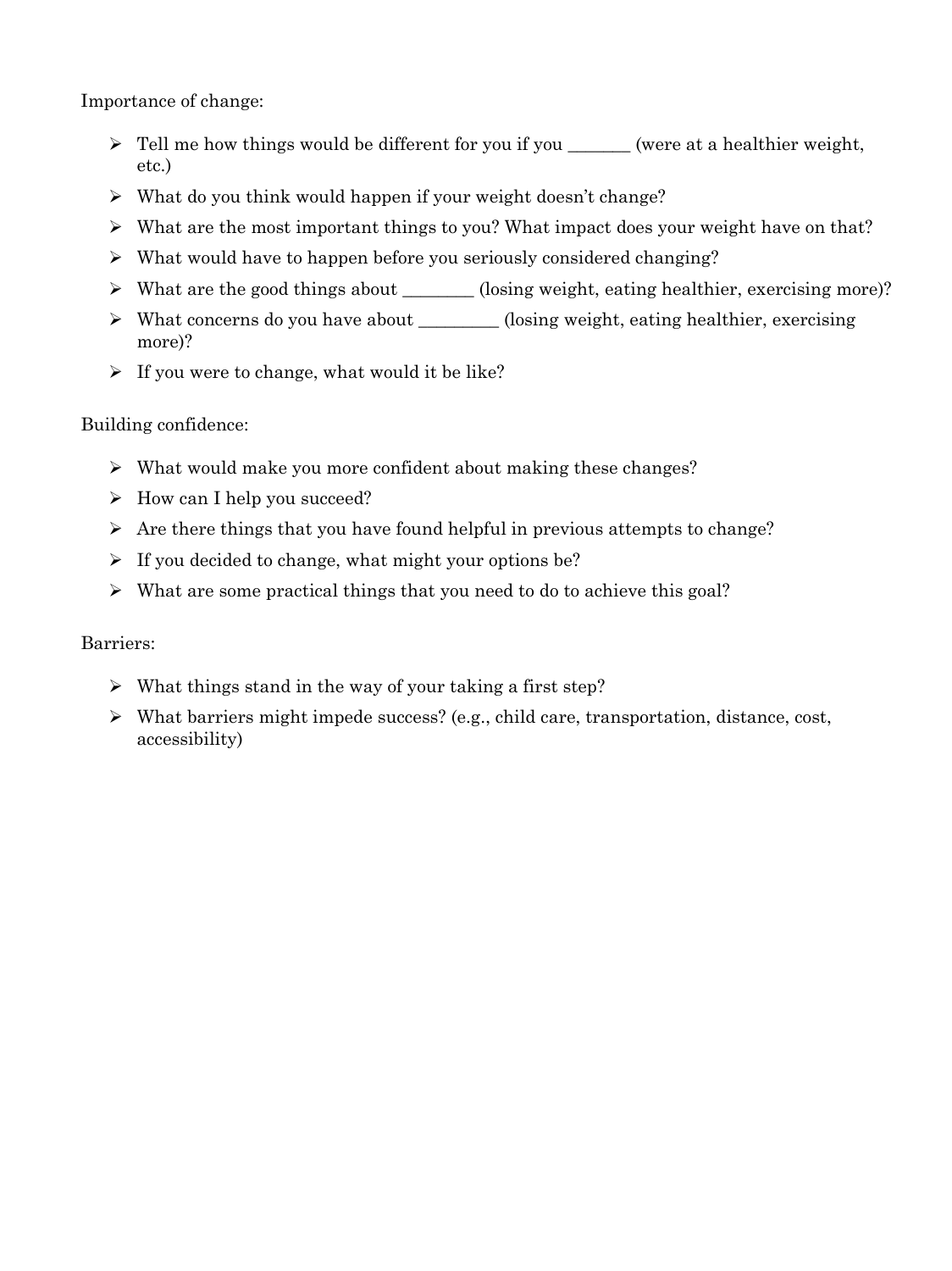#### **Motivational Interviewing Exercises to do with Patients**

1) Readiness assessment

 $\mathcal{L}_\mathcal{L} = \mathcal{L}_\mathcal{L} = \mathcal{L}_\mathcal{L} = \mathcal{L}_\mathcal{L} = \mathcal{L}_\mathcal{L} = \mathcal{L}_\mathcal{L} = \mathcal{L}_\mathcal{L} = \mathcal{L}_\mathcal{L} = \mathcal{L}_\mathcal{L} = \mathcal{L}_\mathcal{L} = \mathcal{L}_\mathcal{L} = \mathcal{L}_\mathcal{L} = \mathcal{L}_\mathcal{L} = \mathcal{L}_\mathcal{L} = \mathcal{L}_\mathcal{L} = \mathcal{L}_\mathcal{L} = \mathcal{L}_\mathcal{L}$  $\overline{0}$  5 10

If "0" is not ready to make changes (in your eating habits/physical activity) and "10" is ready to make changes, what score would you give yourself?

You gave yourself a score of X. Why do you think you are X, and not  $\_\_$  (a lower number)?

OR

You gave yourself a score of X. What would have to happen to move up to  $\_\_$  (higher #)?

2) Decisional balance

Discuss with the patient what he/she perceives to be the short-term and long-term benefits and drawbacks of making healthy changes. Encourage the patient to generate personal costs and benefits, and then openly discuss these to identify barriers and goals.

| <b>Short Term Costs</b> | <b>Short Term Benefits</b> |
|-------------------------|----------------------------|
|                         |                            |
|                         |                            |
|                         | 3                          |
|                         | 4                          |
|                         | 5                          |

| Long Term Costs | Long Term Benefits |
|-----------------|--------------------|
|                 |                    |
| 2)              | $2^{\circ}$        |
| 3)              | 3)                 |
| $\overline{4}$  | 4.                 |
| 5)              | 5 <sup>°</sup>     |
|                 |                    |